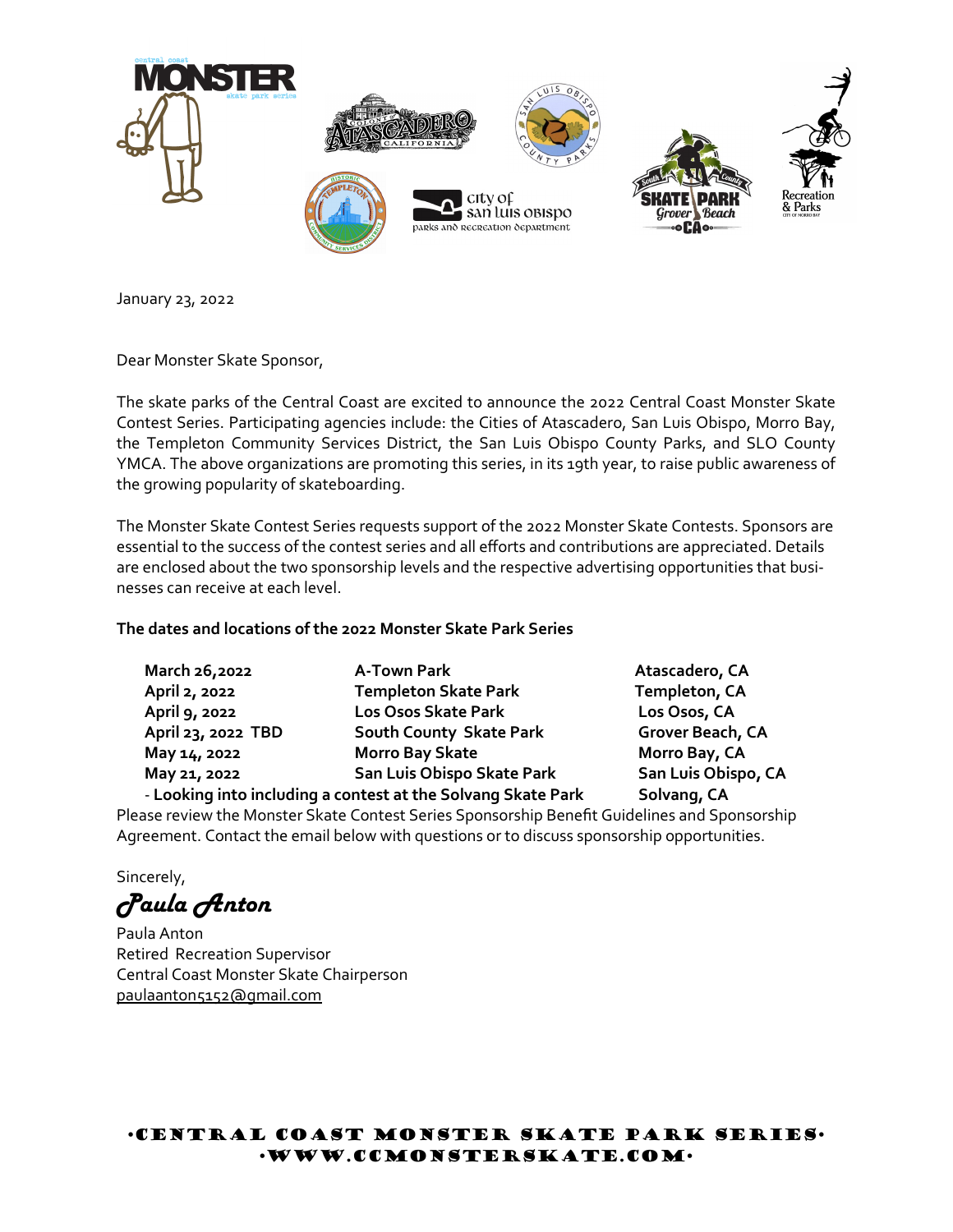

# MONSTER SKATE SERIES SPONSORSHIP BENEFIT GUIDELINES

### **MAJOR SPONSOR**

**A sponsor who donates \$1000 in products, cash money, or a combination of the two will receive:**

- Business may personally display one business banner at all six contests
- Business may personally display one 10' x 10' business/information booth at all six contests
- One official Monster Skate T-shirt
- Monster Skate posters and informational flyers
- Acknowledgment over PA during event
- Prominent logo placement on Monster Skate Sponsor banner posted at all contests
- Link to business web site from Monster Skate web site
- Prominent logo placement on T-shirts, registration forms, posters, and website
- A broken deck award is presented to each Major Sponsor to display in place of business

#### **SUPPORTING SPONSOR**

**A sponsor who donates \$500 in products, cash money, or a combination of the two will receive:**

- One official Monster Skate T-shirt
- Monster Skate posters and informational flyers
- Acknowledgment over PA during event
- Acknowledgement on Monster Skate Sponsor banner posted at all contests
- Acknowledgement on Monster Skate web site
- Business name or logo on T-shirts, registration forms, posters, and web site
- A broken deck award is presented to each Supporting Sponsor to display in place of business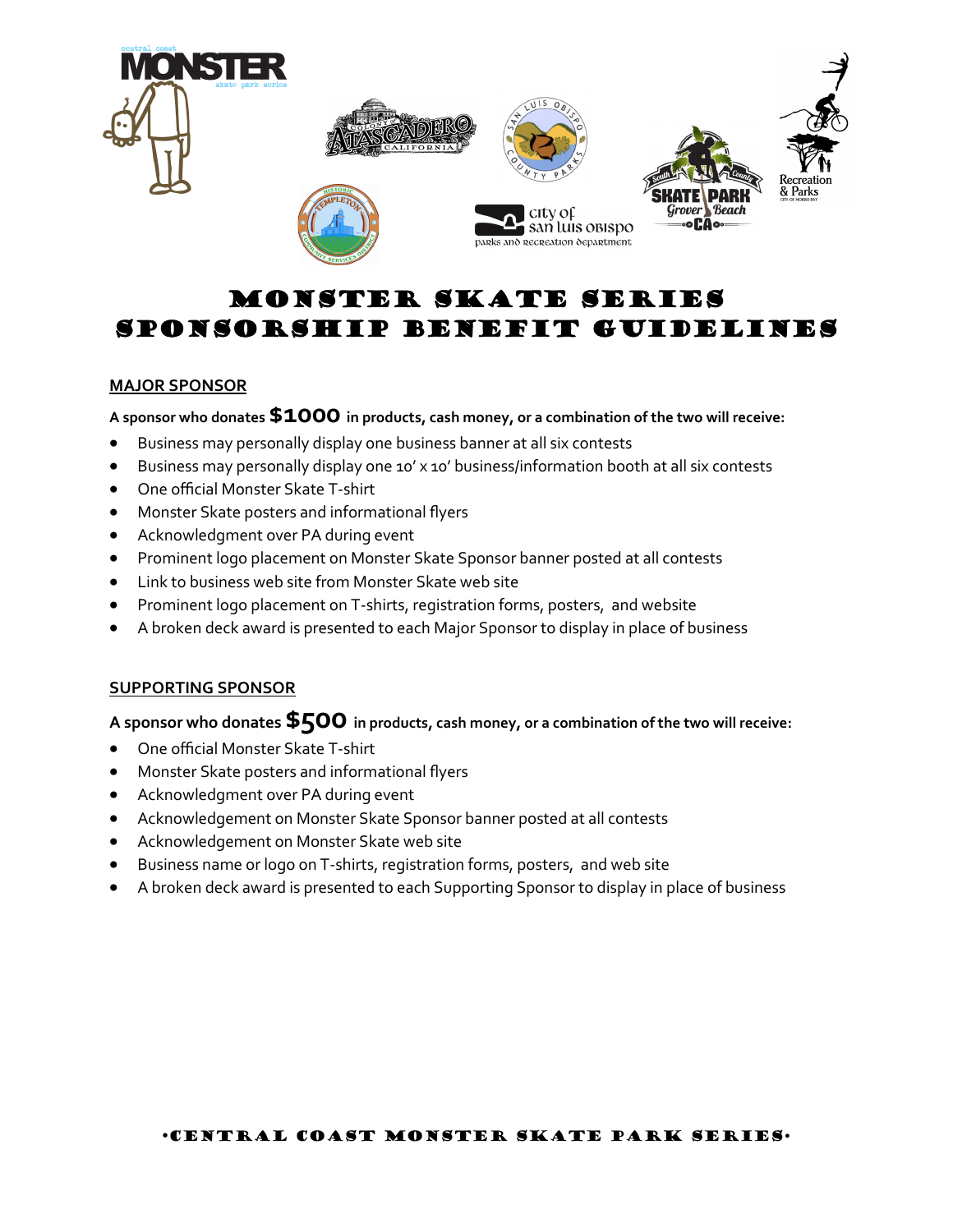